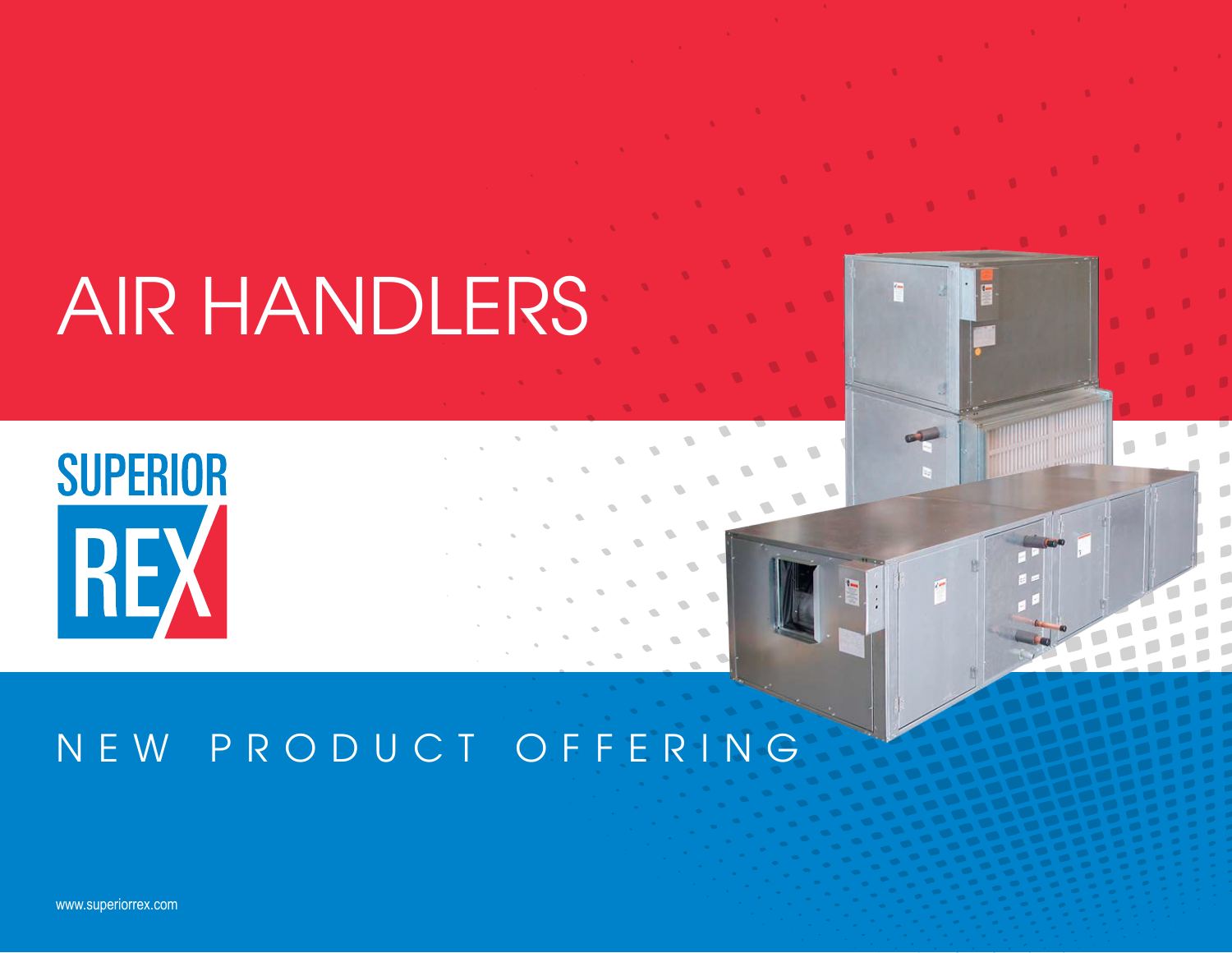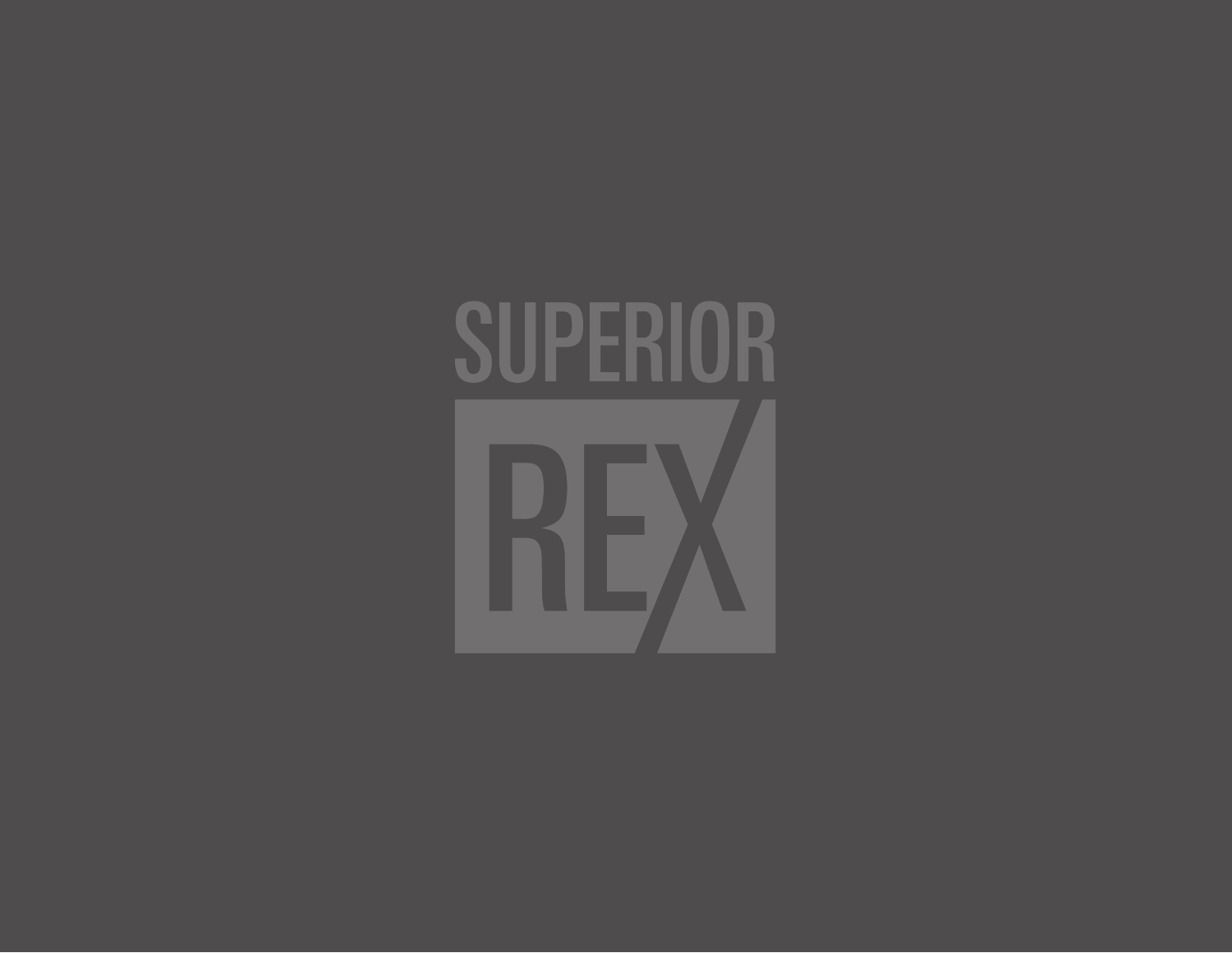

### Continuing Excellence

Since the 1980s, Superior Rex has manufactured/sold an extensive range of fan coils and air handlers in the global marketplace. Built upon years of innovation, our products are designed to provide reliability, efficiency and longevity.

From modern production facilities in Largo, FL and Ft. Worth, TX, Superior Rex produces a wide range of high-quality units — including custom builds — that are relevant with national standards, vigorously tested, and labeled before being released for shipment. Products are offered with a one-year factory warranty.

We strive to meet the ever-changing needs of our customers and the air-distribution industry. Should you have any questions/comments, please do not hesitate to contact us or your local Superior Rex sales representative.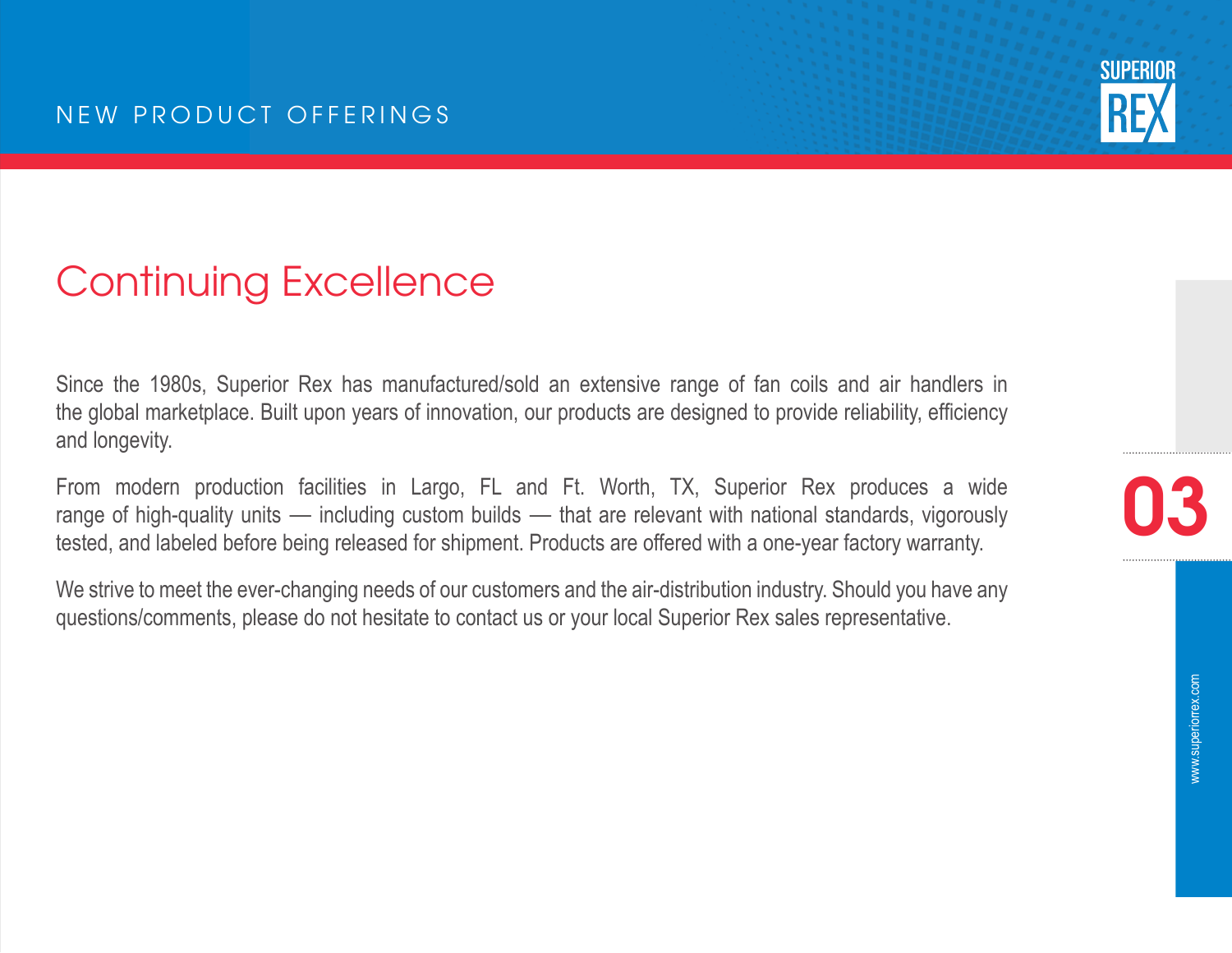## MODULAR AIR HANDLERS

SBM Small air handlers, sometimes referred to as blower coils, are intended for common areas and large meeting rooms in hotels, condominiums, universities and hospitals. These products are natural companions to Superior Rex fan coils, yet air handlers supply greater airflow and coil capacity. With a wide variety of options and standard features, Superior Rex air handlers provide design flexibility with belt-driven fans, multi-row coil capability and various factory options.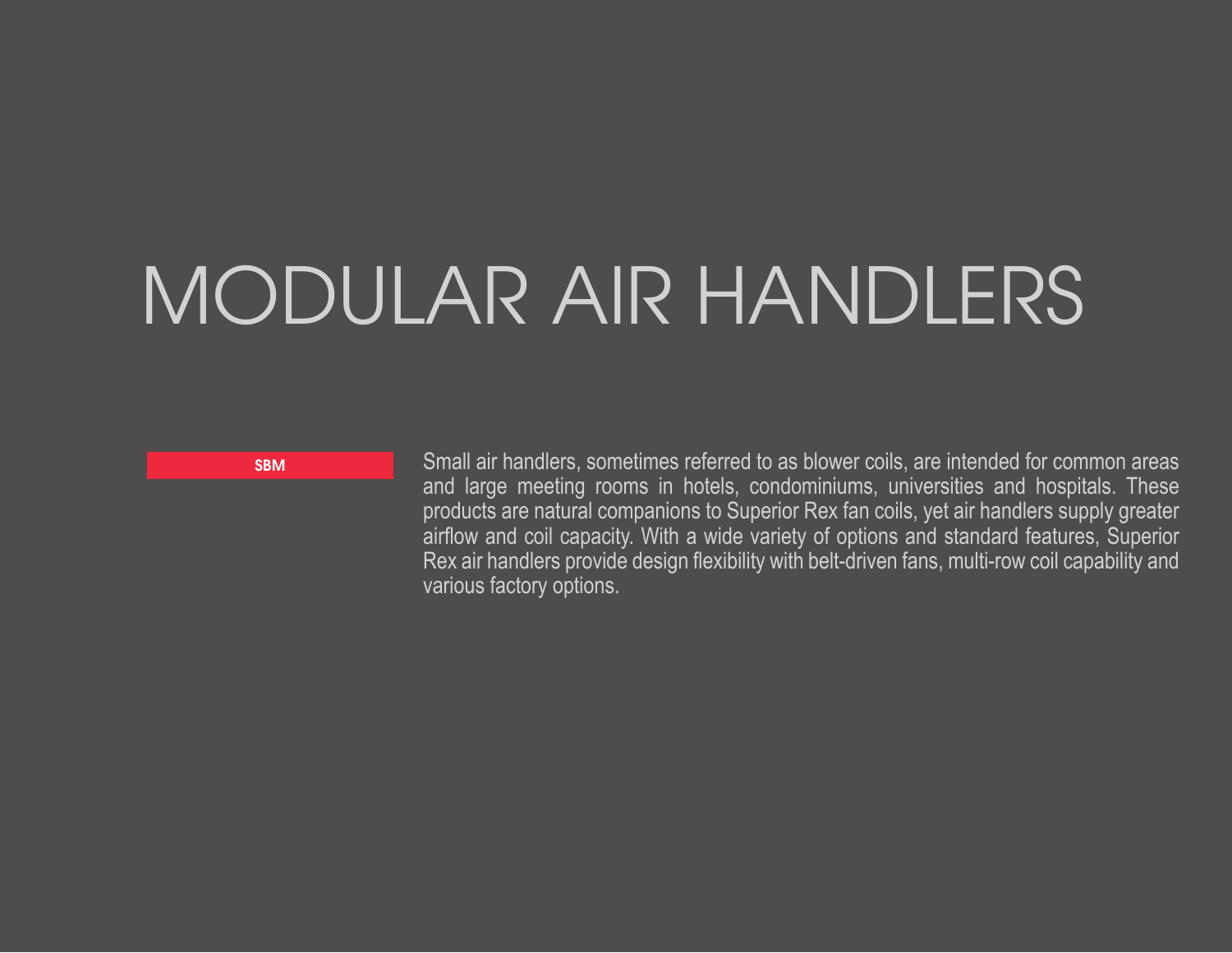#### NEW PRODUCT OFFERINGS

### **SBM** Commercial Indoor Modular Air Handler

SBM design allows you to configure draw-thru applications in horizontal, vertical and footprint saving arrangements. The SBM sets the new standard for quality, flexibility and competitive pricing. This product is engineered to satisfy the most basic air-handling requirements.

#### Features and Benefits

- **Modular construction allows footprint savings by stacking modules in** two-high configuration
- Single wall and double wall-galvanized construction equipped with removable access panels/hinged doors for improved accessibility and serviceability
- Hot Water, Chilled Water, Steam, and Direct Expansion (DX) coils available
- Blow-thru electric heat with single point power connection
- Customized options including double-sloped IAQ galvanized drain pan, direct drive plenum fans, high-efficiency filters, double wall perforated lining, external face and bypass dampers, and inspection windows
- 600 10,000 CFM nominal airflows





05

**SUPERIOR** 

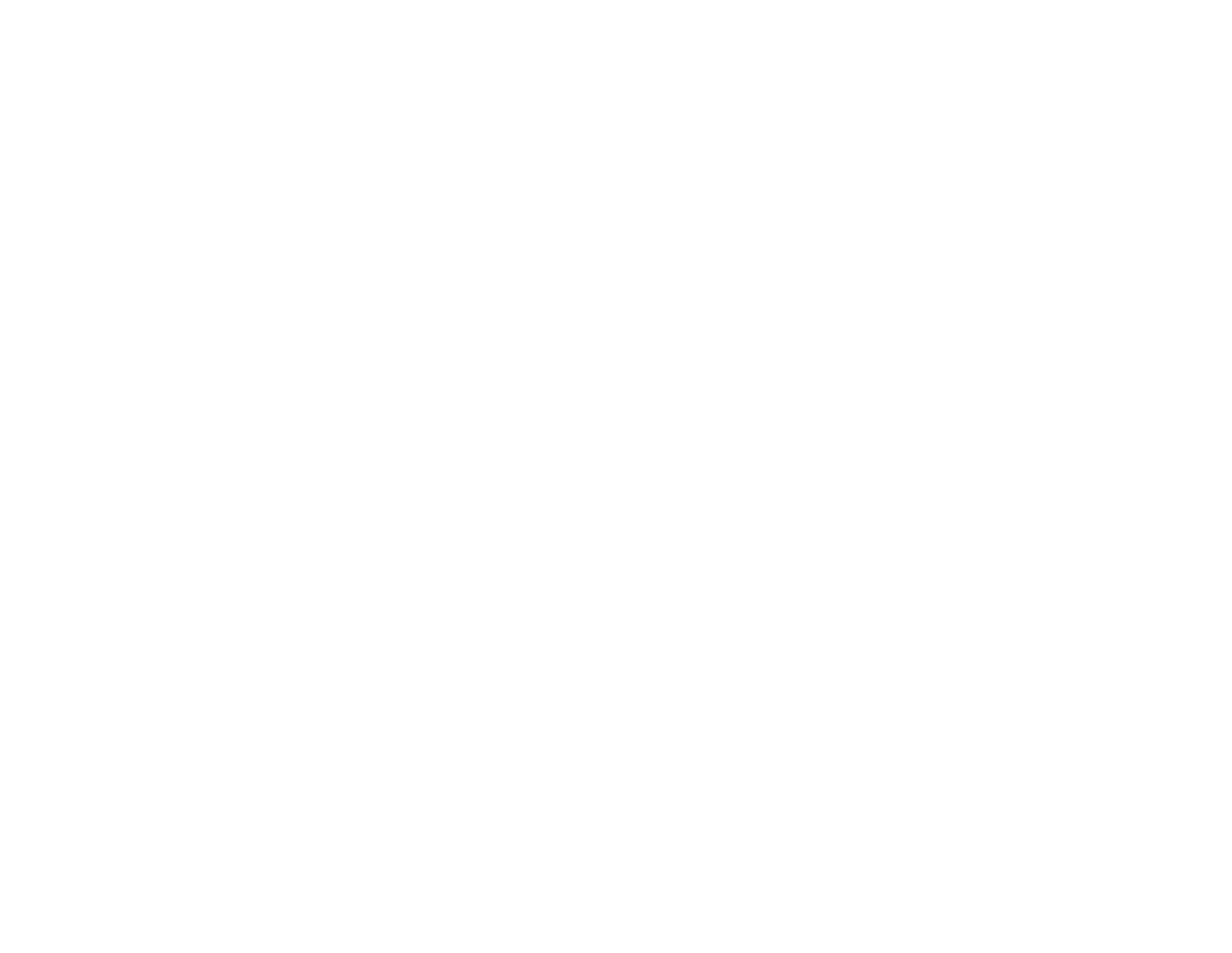